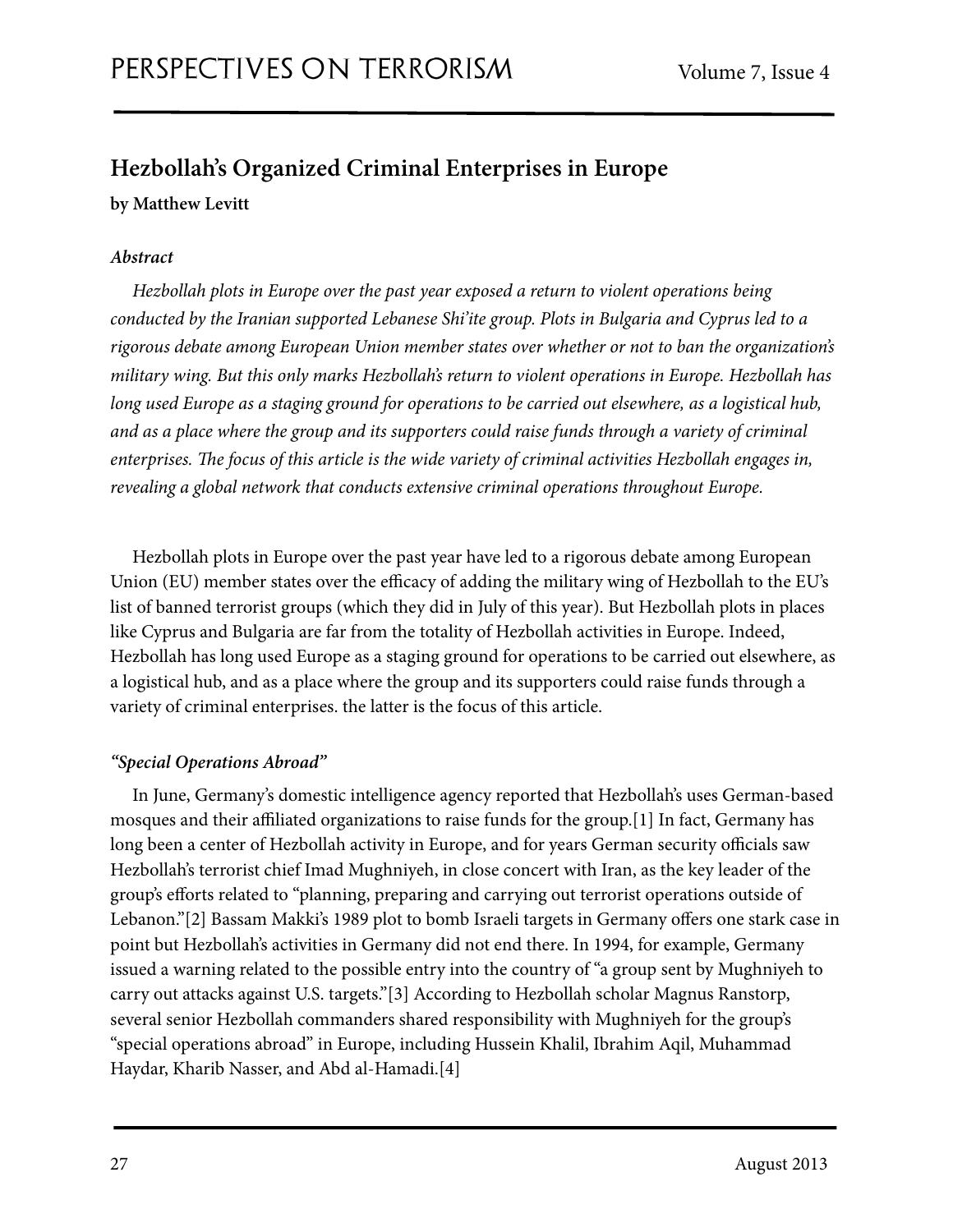Over time, the Hezbollah support network in Germany would grow. According to the annual reports of Germany's domestic intelligence service, the Federal Office for the Protection of the Constitution, some 800 members or supporters of Hezbollah lived in Germany in 2002. That number increased to around 850 by 2004 and to 900 by 2005. Among "Arab Islamist groups" in Germany, Hezbollah had become the second largest by 2005.[5]

That year, a German court deported a Hezbollah member who had lived in the country for twenty years. Though Germany had not banned Hezbollah as a terrorist group, the Dusseldorf court ruled the man was "a member of an organization that supports international terrorism" and refused to extend his visa.[6] German security agencies "intensively watch" groups like Hezbollah and Hamas, German minister of interior Wolfgang Schaeuble commented in summer 2006. He noted that one reason for his concern was that "in the past, there were attempts to recruit suicide attackers in Germany."[7] The latest report shows that there are now 950 Hezbollah members, with 250 of them in Berlin. One way that money raised by supporters goes to the group is through a charity called Orphan Project Lebanon, which is also the branch that "promotes suicide bombings."[8]

Currently in Germany, and in almost all of the EU member states, this type of fundraising islegal because Hezbollah is not listed as a terrorist organization (only fundraising that is explicitly for the military wing of Hezbollah is banned). This allows Hezbollah to raise money in Europe hand-over-fist like the Red Cross. However, Hezbollah raises funds in a variety of other ways that are explicitly criminal worldwide and notably in the EU where a debate on whether or not to designate Hezbollah as a terrorist organization is taking place.

# *Criminal Enterprises*

Hezbollah's involvement in crime stems from a few different motives, the basic necessity of funding, insurance from failure of patrons' contributions, and as a way to establish independence from its patrons. In the past it was estimated that Hezbollah received somewhere between US \$100-\$200 million a year from Iran and additional resources from Syria. The past few years however, these partners have not been as generous with their funding. Iran is undergoing devastating economic sanctions and the Syrian state is caught up in a civil war. Today, these realities impact Europe as Hezbollah operatives' criminal activity increases, including narcotics trafficking, money laundering, fraud and counterfeiting. And, once again, Hezbollah's activities in Europe have turned violent, as exposed in the successful attack in Bulgaria in July 2012.

In March 2013 a Cypriot court convicted Hossam Yaccoub—a dual Swedish-Lebanese citizen —and sentenced him to four years. Among other charges, Hossam Yaccoub was convicted of participation in an organized crime group and the preparation of a criminal act. The head of the three-judge panel declared: "It has been proven that Hezbollah is an organization that operates under complete secrecy. There is no doubt that this group has multiple members and proceeds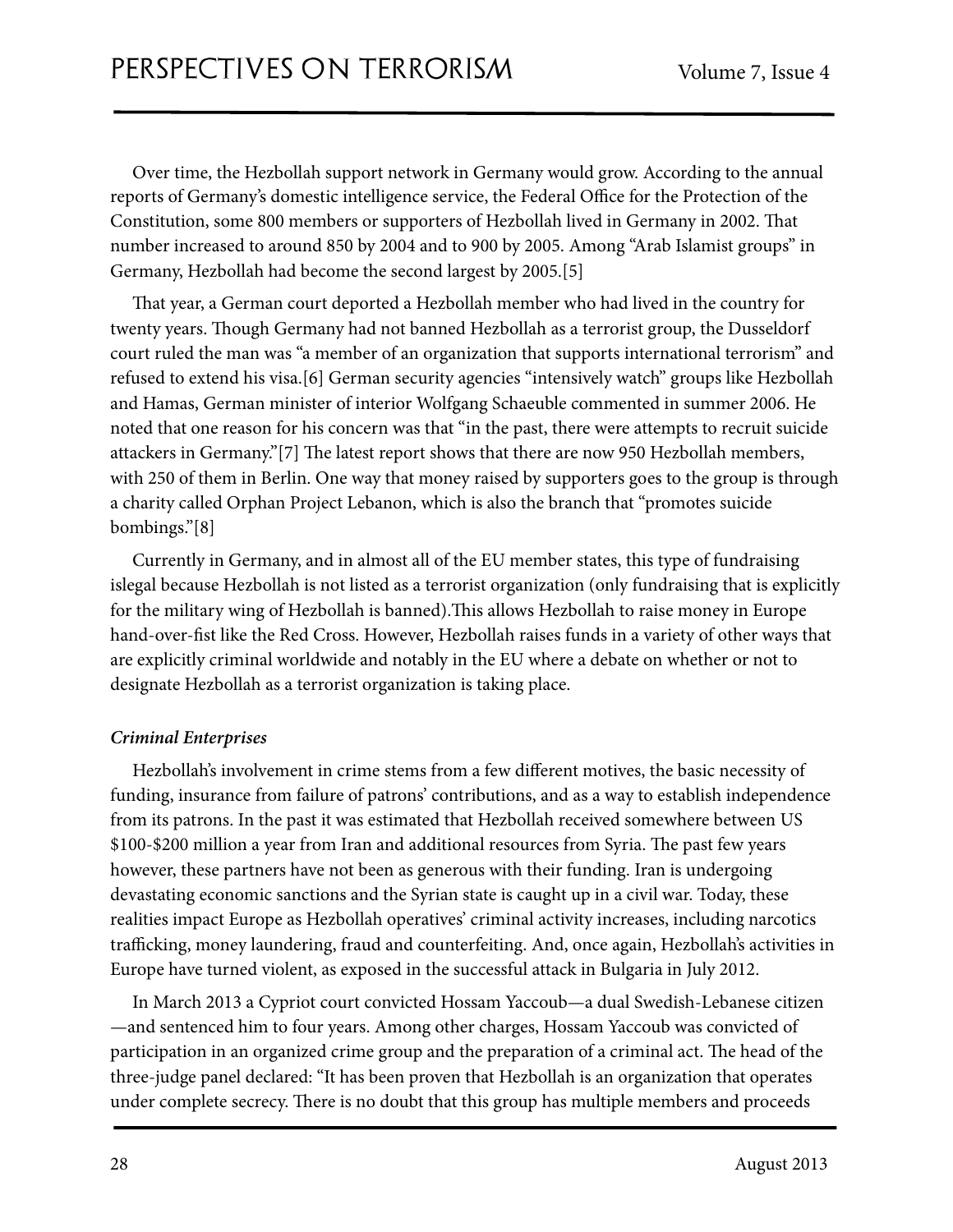with various activities, including military training of its members. Therefore, the court rules that Hezbollah acts as a criminal organization." $[9]$  This is the most recent and prominent case of Hezbollah acting as an organized criminal group in Europe, but in fact, Hezbollah has been acting as an organized criminal group for years.

Despite being discovered in several cases, Hezbollah operatives continue to run one of the largest and most sophisticated global criminal operations in the world. These criminal activities have strengthened Hezbollah and made it more difficult for Western nations to counter. In the 2013 SOCTA (Serious and Organised Crime Threat Assessment) report, Europol identified several "crime enablers." These included, "logistical hotspots, diaspora communities, corruption, the use of legal business structures, cross-border opportunities, identity theft, document forgery, and violence.[10] Hezbollah exploits all of these, not only in Europe, but worldwide. Much of the publicly available material regarding Hezbollah activities in Europe comes from US investigations. Hezbollah has long been designated as a terrorist organization by the US government; therefore its law enforcement and intelligence agencies have legal authority to pursue investigations into Hezbollah activities. This is now the case in Europe as well, but again only for alleged military wing members. Nearly all the cases involving Hezbollah are transnational in nature allowing even US investigations to uncover some Hezbollah activity in Europe. Due to these limitations, it is likely that there is more activity that has not been discovered.

# *Narco-tra***ffi***cking*

Hezbollah has taken advantage of cross border opportunities to traffic arms, cash, and drugs. In 2008, German authorities at the Frankfurt airport arrested two Lebanese men carrying more than eight million euros raised by a Hezbollah cocaine smuggling ring. The two had trained in Hezbollah camps, however, they were not arrested for terrorist or militant activities, but for cocaine trafficking. The subsequent investigation led to a surprising discovery, traces of cocaine on the bills along with the fingerprint of an infamous Dutch drug kingpin.[11] A year later, two other men from the same ring involved in moving drugs from Beirut into Europe were arrested in house raid in Speyer.[12] In 2009, Admiral James Stavridis, then commander of U.S. Southern Command, noted an expanded presence of terrorist drug traffickers in West Africa, which had become their "springboard to Europe."[13] By late February 2012, Yuri Fedotov, head of the UN Office on Drugs and Crime, informed the UN Security Council that "The West African transit route feeds a European cocaine market which in recent years grew four fold… We estimate that cocaine trafficking in West and Central Africa generates some US \$900 million annually."[14]

In January 2011, one of the largest Hezbollah narcotics trafficking and money laundering schemes was disrupted. The U.S. Department of Treasury identified Ayman Joumma, along with an additional nine persons and nineteen businesses involved in the scheme. A Drug Enforcement Administration investigation revealed that Joumma laundered as much as US \$200 million a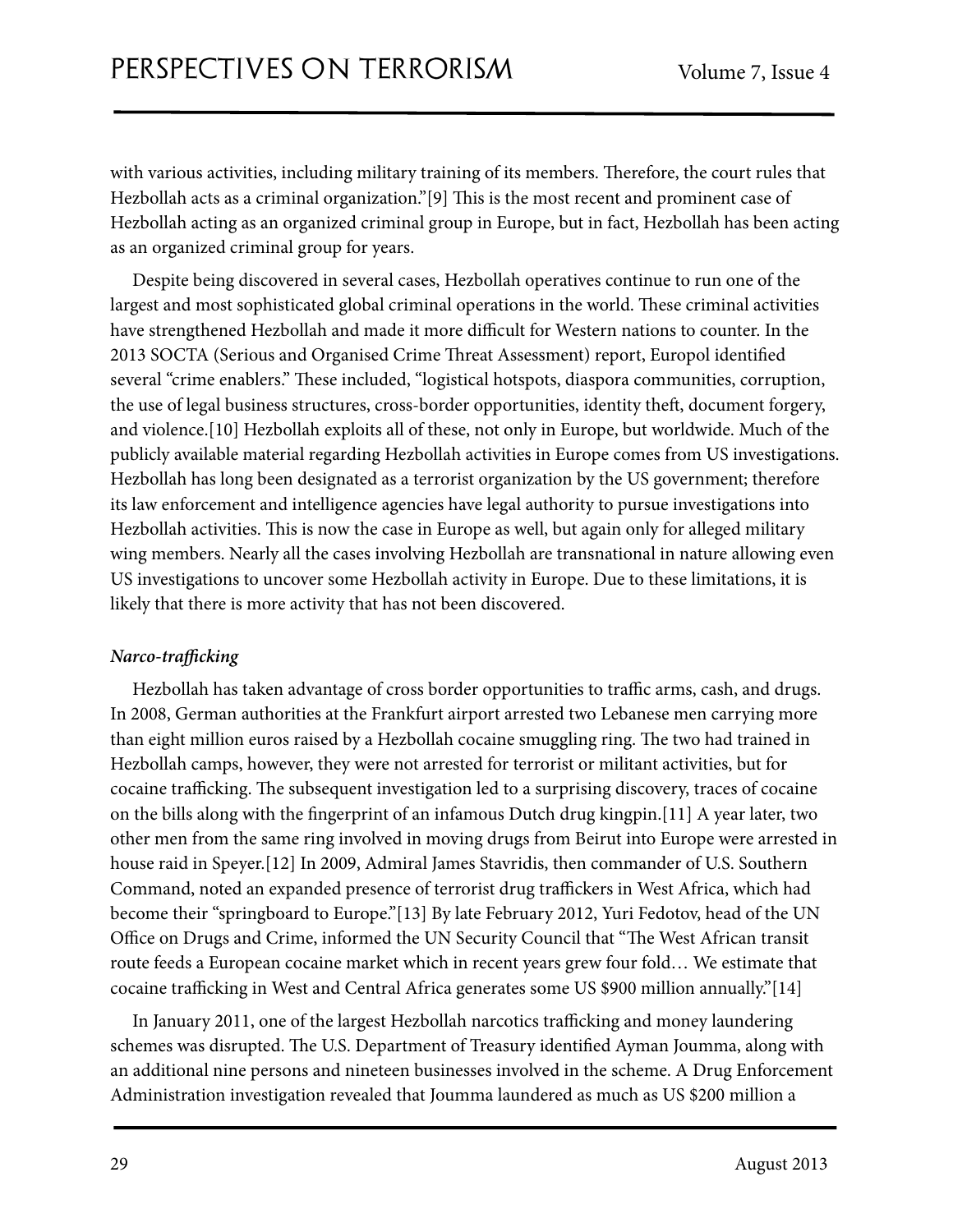month from the sale of cocaine in Europe and the Middle East through operations located in Lebanon, West Africa, Panama, and Columbia, using money-exchange houses, bulk cash smuggling, and other schemes. Joumma's network laundered money through Lebanese Canadian Bank (LCB) accounts, which he used to execute sophisticated trade-based money laundering schemes. For example, LCB used U.S. correspondent banking relationships to send suspiciously structured electronic wire transfers to U.S.-based used car dealerships, some of which had already arisen in other, unrelated drug-related investigations. The proceeds of the used car sales were ultimately repatriated to Joumma's network in Lebanon.[15] In June 2013, the LCB was fined US \$102 million for its role in laundering the money.[16]

Nine months after his designation as a narco-trafficker in February 2011, Ayman Joumma was indicted on charges of conspiracy to distribute narcotics and money laundering, including coordinating cocaine shipments for sale in the United States.[17] Joumma had first emerged on DEA agents' radar when he placed a call to a phone tied to Chekry Harb, a Hezbollah-affiliated drug trafficker in Colombia. Joumma had arranged for the proceeds of cocaine sales to be picked up at a Paris hotel and then laundered back to Colombia, but the pickup turned out to be a sting operation. Listening in on the line, agents heard Joumma nonchalantly muse, "I just lost a million euros in France." Cell phones seized at the Paris hotel tied Joumma, himself a Lebanese Sunni Muslim, to Hezbollah.[18]

# *Stolen Goods and Weapons Tra***ffi***cking*

This was not the only U.S. investigation to expose Hezbollah's criminal links to Europe. For example, in the late 2000s Hassan Karaki was helping lead a broad criminal conspiracy to sell counterfeit and stolen currency to an undercover FBI informant posing as a member of the Philadelphia criminal underworld.[19] In a parallel plot overseen by Hezbollah politician Hassan Hodroj, Hezbollah sought to procure a long list of sophisticated weapons in a black market scheme involving Hezbollah operatives across the globe.

In the Philadelphia case an undercover officer posed as someone who could fence stolen goods to the group of suspected Lebanese criminals. Members of the group bought what they believed to be stolen property from the undercover agent and sent the merchandise to destinations as diverse as Michigan, California, Paraguay, Brazil, Slovakia, Belgium, Bahrain, Lebanon, Syria, and Iran. The money for these purchases came from Danni Tarraf, a German-Lebanese procurement agent for Hezbollah with homes in Lebanon and Slovakia and significant business interests in China and Lebanon.[20] Tarraf wasted little time before asking whether the agent could supply guided missiles and 10,000 "commando" machine guns from the United States.[21] With that, a massive Hezbollah criminal fundraising and weapons procurement case was all but delivered to investigators on a silver platter.[22]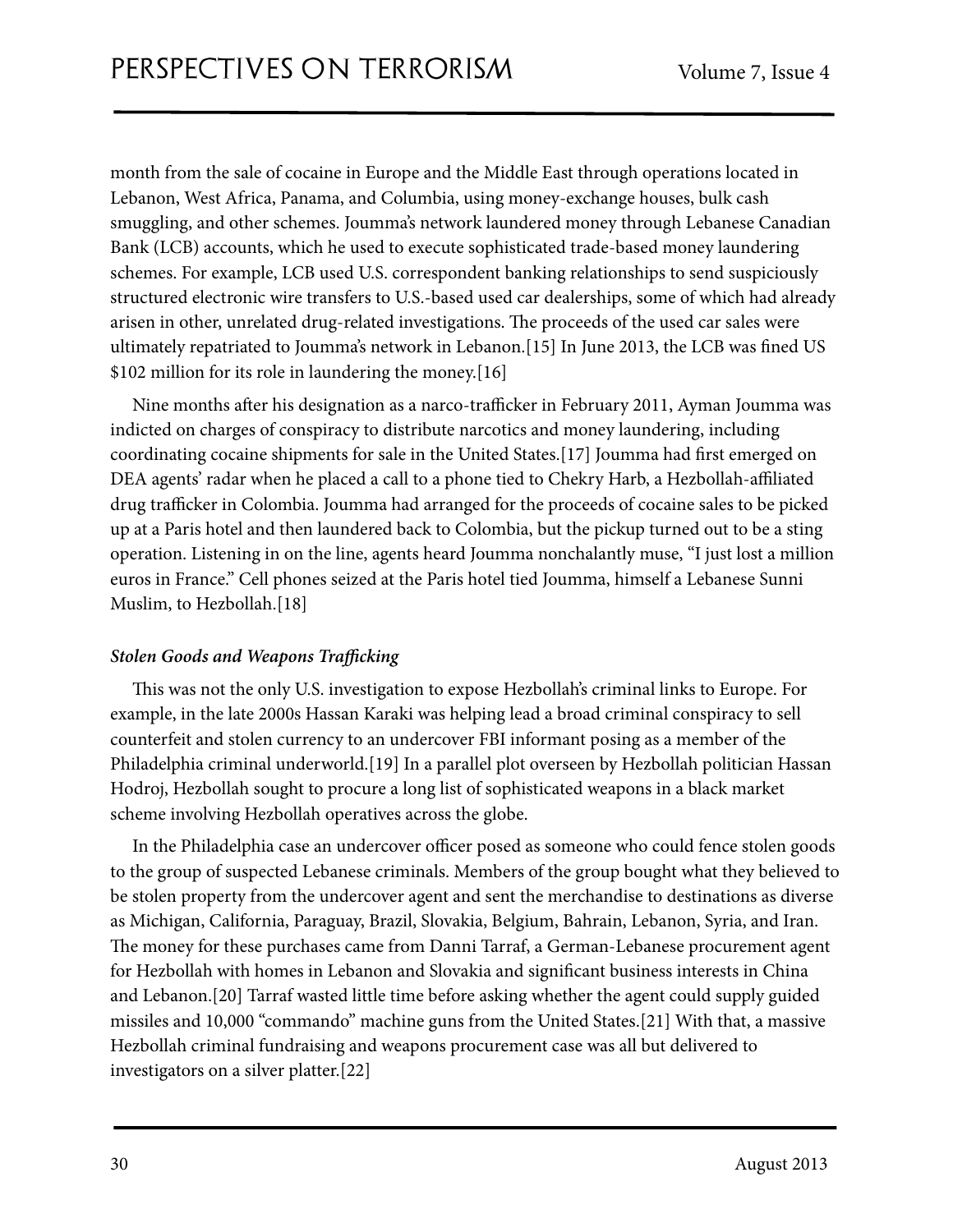When Tarraf visited the United States in March 2009, the FBI's Joint Terrorism Task Force (JTTF) and its member agencies put on a show, giving him a tour of a fake criminal network capable of procuring many of the weapons Tarraf sought for Hezbollah through his company, Power Express. Law enforcement officers concluded that Power Express essentially "operated as a subsidiary of Hezbollah's technical procurement wing."[23] In another meeting three months later, Tarraf was very clear about why he wanted guided and shoulder-fired missiles: they had to be able to "take down an F-16." Tarraf showed the undercover agent exact weapons specifications on the internet as the FBI taped the conversations and captured the computer search records. Within weeks Tarraf and the undercover agent met in Philadelphia again, where Tarraf paid the agent a US \$20,000 deposit toward the purchase of Stinger missiles and 10,000 Colt M4 machine guns. Tarraf noted that the weapons should be exported to Latakia, Syria, where Hezbollah could shut down all the cameras when the shipment arrived.[24]

In November 2009, Tarraf visited the United States one last time to inspect the missiles and machine guns the undercover agent had procured for him.[25] On November 21, 2009, Tarraf was arrested on terrorism and other charges and quickly confessed in full, admitting to being a Hezbollah member, receiving military training from the group, and "working with others to acquire massive quantities of weapons for the benefit of Hezbollah."[26]

Given Tarraf 's global contacts, investigators saw him as the most valuable target of their operation. But their next priority was Dib Harb, the son-in-law of senior Hezbollah official Hassan Hodroj and a close associate of Hezbollah militant Hasan Karaki. While an undercover agent worked to build Tarraf 's trust, an FBI source worked another angle of the case, building rapport with Moussa Ali Hamdan, a naturalized U.S. citizen from Lebanon involved in petty crime but also well connected to senior Hezbollah officials.[27] In late 2007, Hamdan met with someone who promised to deliver a reliable flow of bulk stolen goods—cell phones, laptops, game consoles, and automobiles—that Hamdan could resell for a nice personal profit. But Hamdan's new supplier was actually an FBI source, who helped authorities unwind an extensive international Hezbollah network.

# *Counterfeit and Stolen Currency*

As the business relationship between the two men grew, Moussa Hamdan introduced the FBI source to the Hezbollah official mentioned earlier, Beirut-based Dib Hani Harb. In a conversation with the source, Harb explained that Iran produces high-quality counterfeit currencies in facilities staffed by people in the Baalbek working eighteen hours a day to produce the fake bills for Hezbollah's use. Harb was shopping for a buyer. Hezbollah officials would need approval to sell the source this particular type of high-quality counterfeit currency, he added. The necessary approvals apparently came through, because two months later Hamdan and the source were hashing out the details of a deal for US \$1 million in counterfeit U.S. currency to be sold at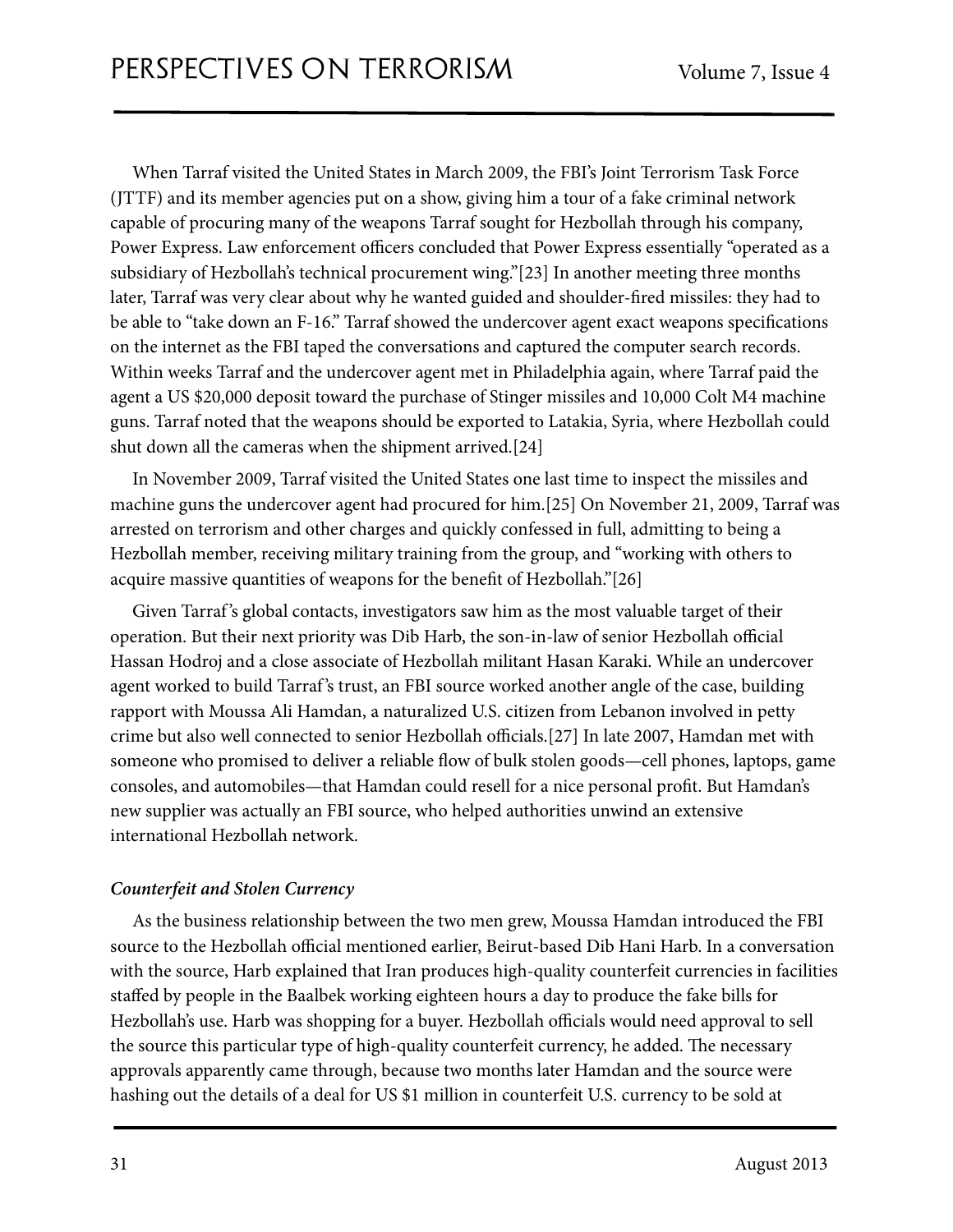around forty cents to the dollar. But something strange happened when Hezbollah officials in Lebanon sent sample counterfeit notes to the source for inspection. The supposedly counterfeit notes were in fact genuine currency.[28]

Law enforcement officers thought Hezbollah was trying to scam the source by passing off genuine bills as extremely high-end forgeries and then providing low-end forgeries when the deal actually came through. In fact, Hezbollah suddenly had an acute interest in dumping a stockpile of genuine currency stolen by Hezbollah supporters around the world. In support of its international terrorist activities, Hezbollah had a program in place through which Hezbollah supporters sent stolen currency to Iran for later use by Imad Mughniyeh and members of Hezbollah's IJO. Following Mughniyeh's assassination, a decision was made to sell the stockpile of stolen money.[29]

So it was in early December 2008, just about a week after Moussa Hamdan and the source met outside Philadelphia to discuss plans for the sale of the counterfeit bills, that the source found himself on the phone with Dib Harb in Beirut discussing plans to buy stolen currency at a rate of about sixty-five cents to the dollar. The scene was now set for a meeting in person to firm up the relationships underpinning the source's illicit dealings with Hezbollah. After receiving another photo album containing a new batch of stolen currency, the source traveled to Beirut in mid-February to meet Harb's boss, Hasan Antar Karaki, who seemed at ease, unguardedly discussing Hezbollah and his own ties to the group.[30]

Karaki reiterated to the source that the stolen currency could not be spent in Lebanon because it was "blood money" Hezbollah smuggled from Iran through Turkey and Syria into Lebanon. Some of the money—just under US \$10,000—was money stolen from Iraq, the source was told, explaining why Hezbollah was sensitive the funds be spent in small amounts only, and not in Lebanon. Karaki's assistant followed up on the meeting, not only sending samples of counterfeit US \$100 bills but European €200 notes as well.[31] In April 2009, Karaki sent Harb to meeting in southern Florida with the source and the source's purported Philadelphia crime boss. The men negotiated terms for the sale of stolen U.S. currency and multiple counterfeit currencies. According to Harb, the eighteen- to twenty-hour days worked by Hezbollah's representatives to counterfeit U.S. dollars also included currency from "Kuwait, Saudi Arabia, and the European Union."[32] At one point, Harb showed the undercover agent a Swedish krona bill with stains from a dye-pack security system used by banks to mark stolen funds. According to Harb, the bill was part of a US \$2 million bank heist Hezbollah supporters pulled off in Sweden. He explained that Hezbollah cells conduct robberies all over the world and send the money to Iran, where it is held before ultimately being distributed to Hezbollah in Lebanon.[33]

Karaki sent Dib Harb to an April 2009 meeting in southern Florida with the source and the source's purported Philadelphia crime boss. The men negotiated terms for the sale of the stolen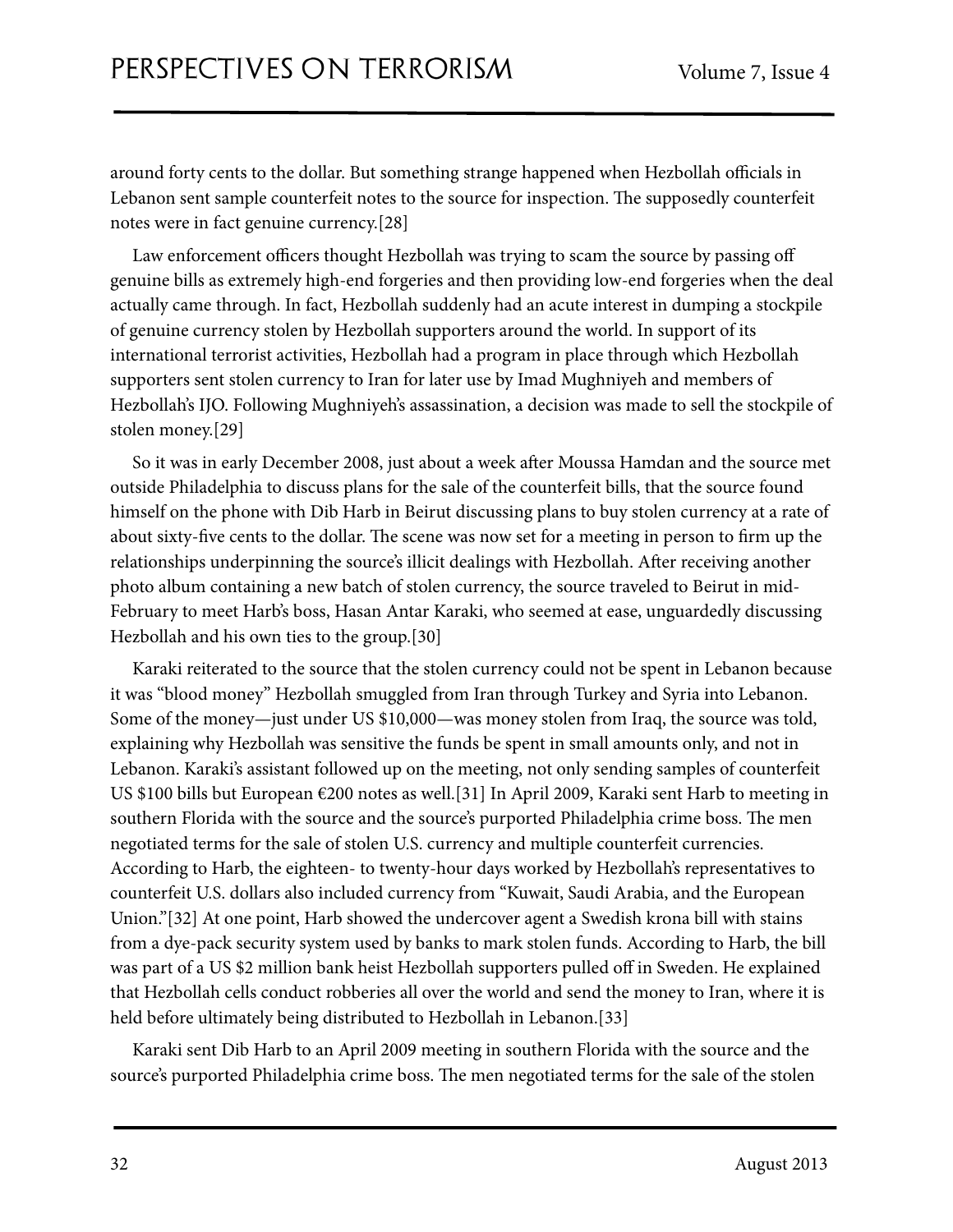U.S. currency and multiple counterfeit currencies. All told, the Hezbollah officials provided the source a little less than \$10,000 in counterfeit U.S. currency.[34]

Harb also explained that Hezbollah does not just produce counterfeit currency, but false European documents as well. Karaki is a major figure in Hezbollah's forgery operations, a role that would also allow for the production of forged passports and visa stamps if desired. He offered several varieties of passports, explaining that the Italian passports he acquired were genuine books from Italian immigration officials. He also noted that Czech passports were possible to obtain as well. In fact, at the moment he had a man traveling to the Czech Republic for the purpose of obtaining passports. A few months after the meetings in Florida, Harb and Karaki delivered a couple other varieties in the form of fraudulent British and Canadian passports to the source using the pictures and biographical information he had provided.[35]

The meetings in southern Florida went so smoothly that the source was invited back to Beirut in mid-June to meet senior Hezbollah officials, including Karaki and Harb's father-in-law, Hassan Hodroj, who served on Hezbollah's political council. Publicly described as a Hezbollah spokesman and the head of its Palestinian issues portfolio, Hodroj was also involved in Hezbollah's procurement arm.[36] Hodroj knew what he wanted: 1,200 Colt M4 assault rifles, which the source said he could procure for US \$1,800 apiece. Hezbollah only needed "heavy machinery," he added, for the "fight against the Jews and to protect Lebanon." Like Dani Tarraf, Hodroj wanted the weapons shipped to the port of Latakia, Syria, which he described as "ours."[37]

Before the meeting ended, Hodroj broached one more subject: Hezbollah's desire to procure still more sensitive items from the United States, specifically communication and "spy" systems. Hodroj confided that he was involved not only in weapons but also technology procurement for Hezbollah and asked him to keep his eyes open for technologies that could help Hezbollah secure its own and spy on its adversaries' communications. In the meantime, Hodroj directed the source to work through Dib Harb to complete the deal for the M4 machine guns.[38]

While investigators succeeded in luring Dani Tarraf back to the United States, bureaucratic infighting undermined their effort to do the same for Dib Harb.[39] The case came to a head in November 2009, when authorities rolled out three sets of indictments and exposed a Hezbollah politician's role in global arms deals and criminal enterprises.

# *Money Laundering and Smuggling*

Further US investigation exposed still other types of Hezbollah criminal activities with ties to Europe. With so many successful fundraising schemes at the ready, Hezbollah needed effective means of moving the proceeds of its criminal enterprises to Lebanon. Often, operatives would send money back with friends, relatives, or others from the Lebanese community who were traveling to Lebanon. Some were couriers by happenstance, pleased to help a friend transport money home, possibly not even aware the money was intended for Hezbollah. Others were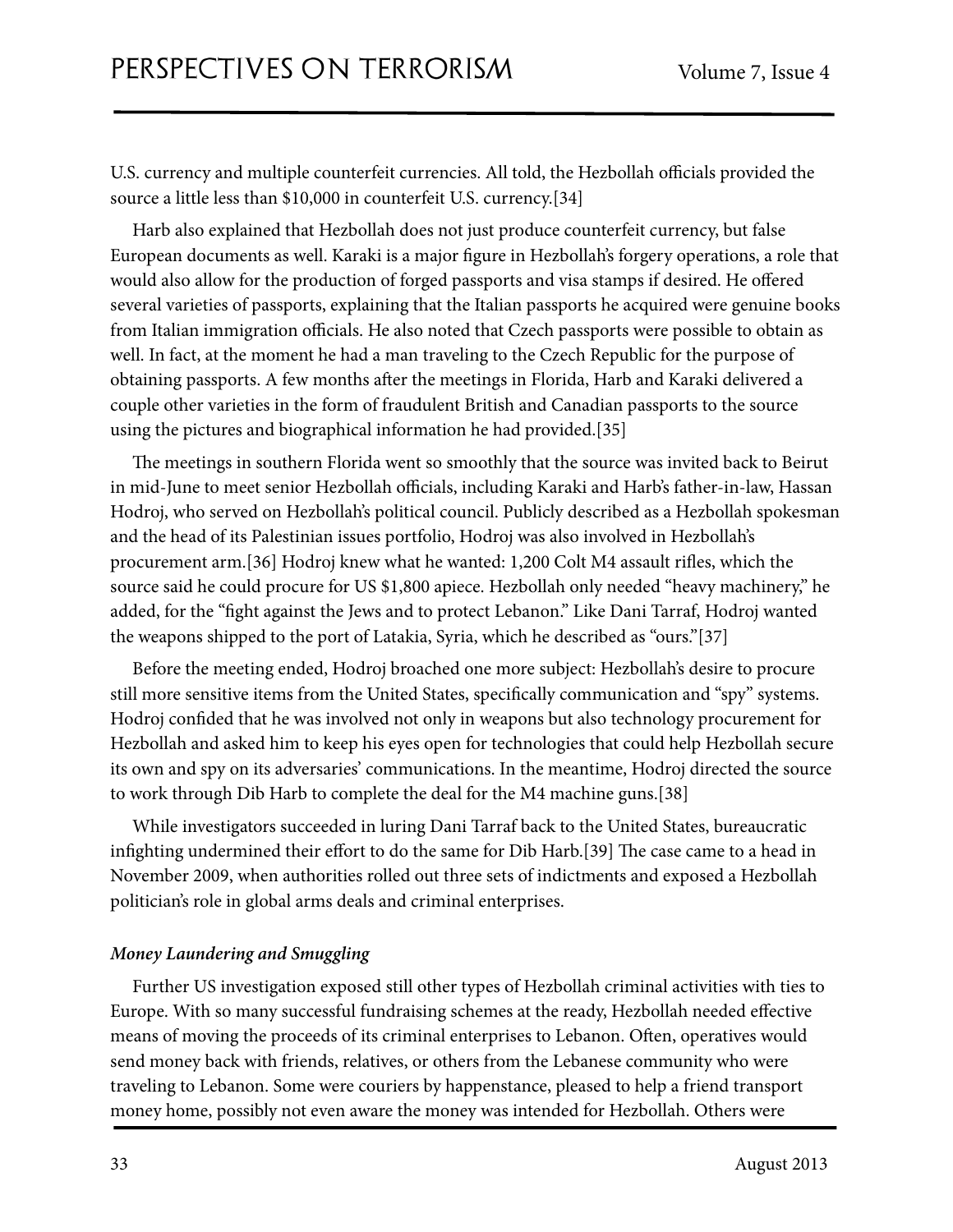knowing participants who willingly carried funds to Lebanon for Hezbollah, either out of ideological devotion or for a fee. But Hezbollah never put all its eggs in one basket, using *hawala* dealers (informal value transfer systems based on trust), money-service businesses such as Western Union, charities, and various old-fashioned smuggling techniques to move money to Lebanon. In some cases, the means Hezbollah operatives used to move their money also effectively laundered the money as well.

Whatever money he raised in the United States, Mahmoud Youssef Kourani who had furtively entered into the United States through Mexico in 2001,[40] was confident he could get it back to Hezbollah. Once, Kourani told an FBI informant that he had recently sent US \$40,000 in money orders and cash to Hezbollah and could send as much money back to Lebanon as he liked because a friend who worked at the Beirut airport helped smuggle the money into the country.[41] Nine different FBI informants independently identified Kourani as a Hezbollah operative, alternately describing him as a Hezbollah fundraiser, member, and fighter.[42]

Hezbollah supporters in the United States also had access to an airport employee much closer to home. From 1999—three years after immigrating to the United States from Lebanon—until his arrest in 2007, Riad Skaff worked as a ground services coordinator for Air France at Chicago's O'Hare International Airport. With an active airport security badge, Skaff had full access to all secure areas of an international terminal. For a fee, Skaff smuggled bulk cash packages onto airplanes, circumventing security inspections. At one point, Skaff told an undercover agent posing as an individual seeking to smuggle US \$25,000 in cash to Lebanon, "I am in charge of the plane, everything…. It is dangerous, if they catch [me], they take me to jail…." Skaff did smuggle the money onto an Air France flight to Paris, noting to the undercover agent that millions of dollars pass through Paris to Lebanon daily. Skaff later smuggled US \$100,000 and a cellular jammer on another Paris-bound flight for the undercover agent. A month later, he smuggled a package containing four night vision rifle scopes and two night vision goggles onto a Paris-bound flight. [43]

In a government sentencing memorandum filed after Skaff pleaded guilty to all the charges against him, prosecutors put Skaff's illicit conduct in the context of Hezbollah support activity. Arguing that Skaff's conduct "in essence was that of a mercenary facilitating the smuggling of large amounts of cash and dangerous defense items for a fee," prosecutors noted he was fully aware the items were destined for Lebanon, "a war-torn country besieged by the militant organization, Hezbollah."[44] Prosecutors never accused Skaff of being a Hezbollah supporter, just a criminal happy to accommodate the needs of potential Hezbollah supporters for a fee.[45]

# *Hossam Yaacoub in Cyrpus*

These investigations reveal a global criminal network, including longstanding and substantial networks in Europe. The latest example of Hezbollah's ability to operate freely within Europe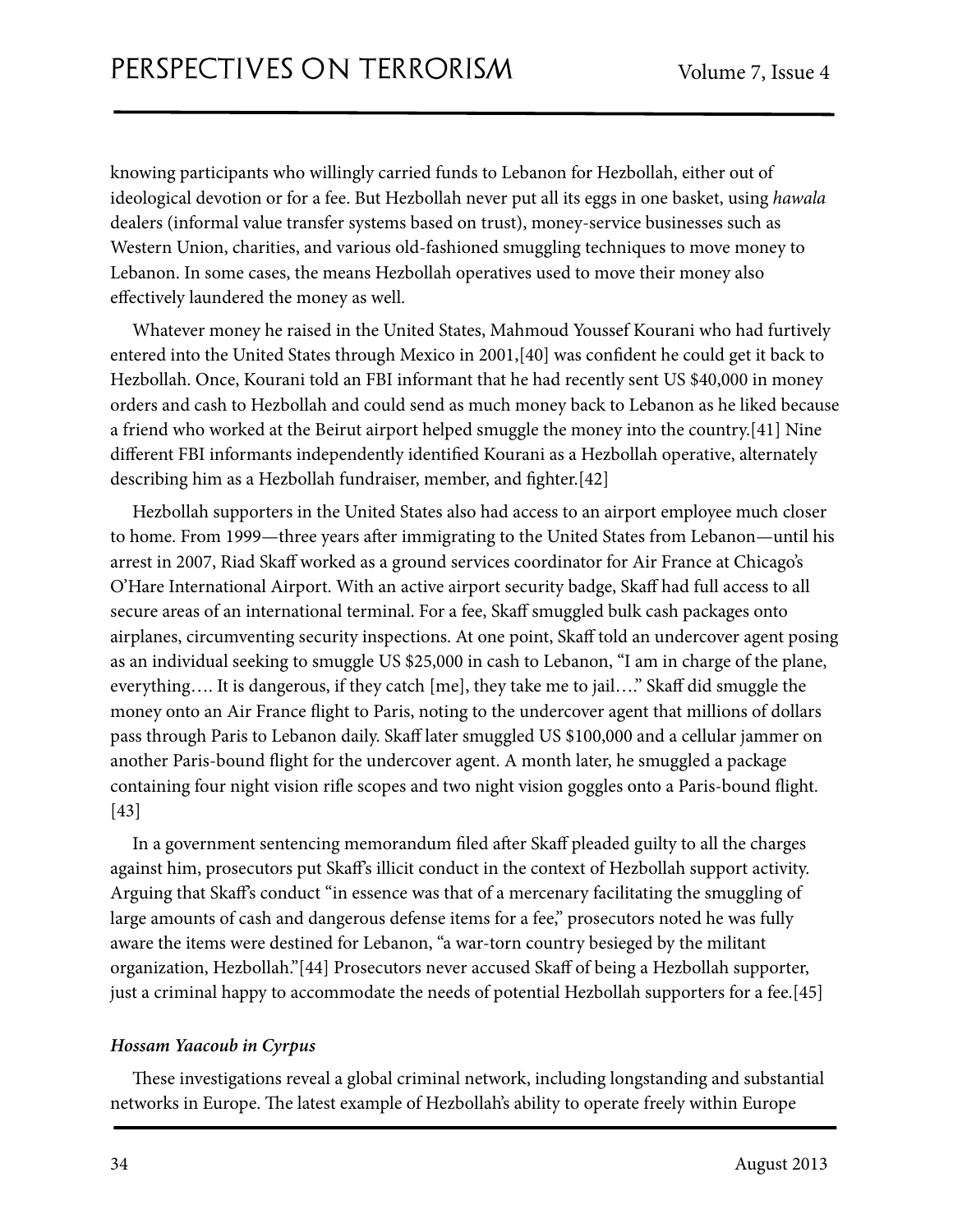comes from the case of Hossam Yaacoub, whose trial and conviction in Cypriot court opened a window into the other types of activities that Hezbollah is involved with in Europe. In contrast to recent Hezbollah plots in Bulgaria in January and July 2012, which led to largely intelligence investigations that did not lend themselves to sharing much information publicly, a treasure trove of information has poured out of the trial in Cyprus of Hossam Yacoub, the Lebanese-Swedish dual citizen and self-confessed Hezbollah operative arrested just days before the Burgas, Bulgaria bombing.

Yaacoub was arrested—just two weeks prior to the deadly attack in Bulgaria, where five Israelis and a Bulgarian bus driver were killed when a bus exploded leaving the airport in Burgas—after performing a surveillance operation on the airport in Cyprus. Yaacoub not only was helping to plan similar operations in Cyprus but in fact had already helped carry out other "missions" in Europe. As a dual citizen, he used his legitimate Swedish passport to perform several courier missions for Hezbollah. In the first, in 2008, he delivered a large, thin envelope to a person in Antalya, Turkey. Then, in 2009, he traveled to Lyon France where he picked up a bag from one person using identification signs and code words and transported it to another, again using identification signs and code words. On the second mission, he went to Amsterdam, where he retrieved a cellphone, two SIM cards, and unknown object wrapped in newspaper, which he brought back to Lebanon.

Yaacoub was sent to Cyprus in 2009 for the express purpose, according to his account of the instructions his Hezbollah handler gave him, "to create a cover story for people to get to know me, to keep coming with a justifiable purpose and without giving rise to suspicions." He traveled to Cyprus via Dubai to strengthen his cover, and spent a week vacationing in Ayia Napa at Hezbollah's expense. When he returned to Cyprus two years later he would be able to say that the idea for importing merchandise from Cyprus came to him while on vacation there in 2009.[46]

Then, in December 2011 and again in January 2012, Aiman sent Yaacoub back to Cyprus "to create a cover story" as a merchant interested in importing to Lebanon juices from a specific local company in Cyprus. He was also tasked with collecting information about renting a warehouse in Cyprus. "I did all these things after receiving clear instructions from Hezbollah, so to have Cyprus as a basis [sic] and be able to serve the organization," he said. Yaacoub maintained he did not know why Hezbollah wanted this base of operations, but speculated "perhaps they would commit a criminal act or store firearms and explosives."[47]

Yaacoub conceded to police that his December 2011 visit to Cyprus actually involved several separate missions. First, his Hezbollah handler tasked Yaacoub with scoping out a parking lot behind the Limassol Old Hospital and near the police and traffic departments. He wanted Yaacoub to take pictures and be able to draw a schematic of the area on his return. Yaacoub was to specifically look for security cameras, if payment was required on entry, if car keys were left with a parking attendant, if there was a security guard, among other observations. Yaacoub was also told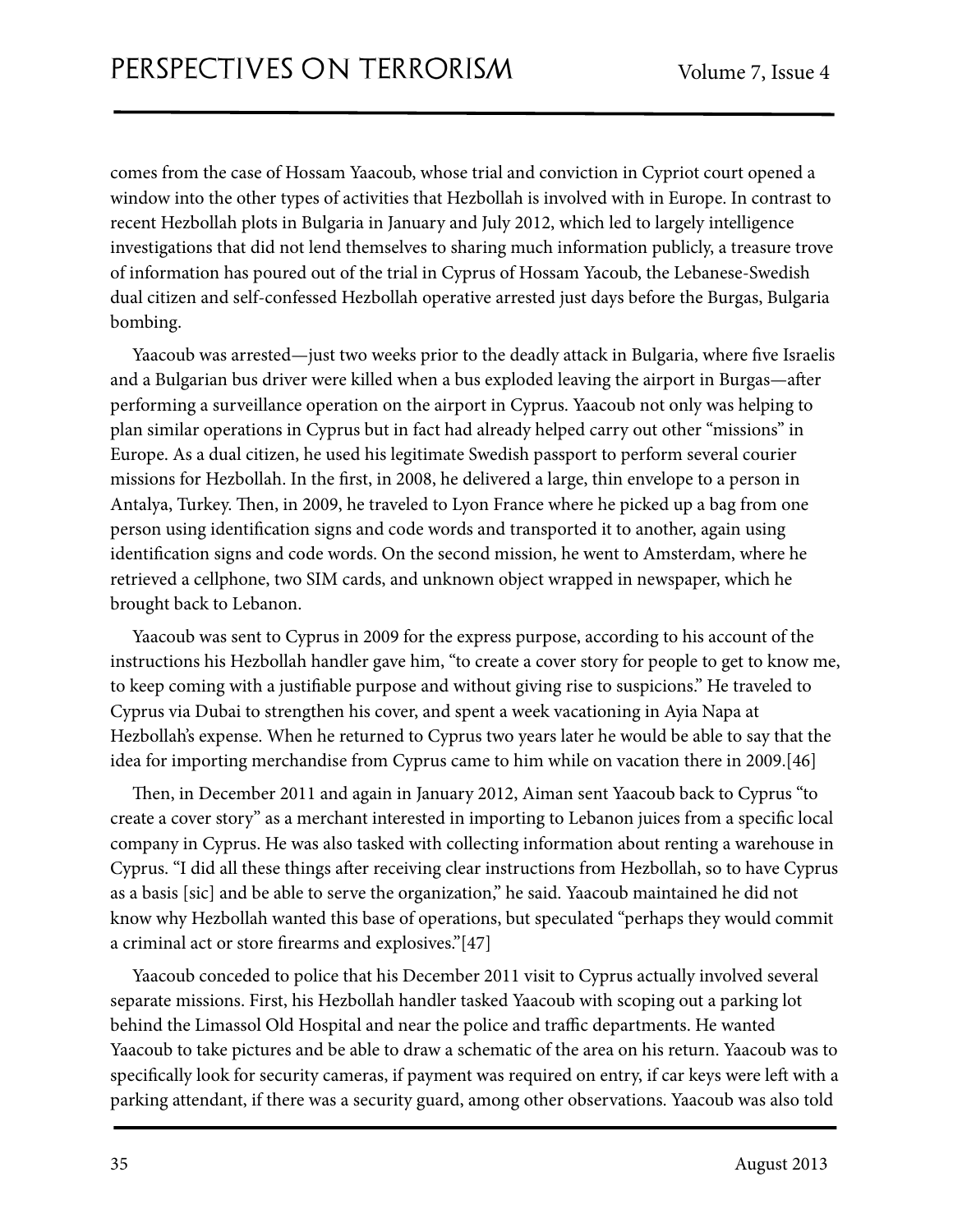to find internet cafes in Lamassol and Nicosia, which he marked on a map, and to purchase three SIM cards for mobile phones from different vendors on different days, which he did. He also found good meeting places, such as at a zoo in Limassol and outside a castle in Larnaca. In the event a meeting was necessary, Yaacoub would receive a text message. A text about the weather meant to go to the Foinikoudes promenade in Larnaca that day at 6 PM. If no one showed up, Yaacoub was to return the following day at 2:00 PM, and then again the next day at 10:30 AM. Aiman also wanted Yaacoub "to spot Israeli restaurants in Limassol, where Jews eat 'kosher,'" but an internet search indicated there were none. Later, in January 2012, Yaacoub was instructed to check out the Golden Arches hotel in Limassol, collect brochures and reconnoiter the area (he did survey the area, but the hotel was being renovated).[48]

*"Hezbollah knows Cyprus very well," Yaacoub told police, adding he thought his taskings were intended to update the group's* "*les "and create a database." He insisted he was not part of any plot "to hit any target in Cyprus with firearms or explosives," adding that he would have had the right to refuse the mission if asked to do such a thing.[49] Yaacoub expressed support for "the armed struggle for the liberation of Lebanon from Israel," but was "not in favor of the terrorist attacks against innocent people."[50]*

Then, he added: "I don't believe that the missions I executed in Cyprus were connected with the preparation of a terrorist attack in Cyprus. It was just collecting information about the Jews, and this is what my organization is doing everywhere in the world."[51]

On March 21, a Cypriot criminal court convicted Yaacoub of helping to plan attacks against Israeli tourists on the island last July. In their 80-page decision, the judges rejected Yaacoub's defense that he collected information for Hezbollah but did not know what it would be used for. There could be no "innocent explanation" of Yaacoub's actions, the court determined, adding that he "should have logically known" his surveillance was linked to a criminal act.[52]

# *Conclusion*

Hezbollah is once again extremely active in Europe, but no longer limits itself to fundraising and logistics as it did for many years. Speaking last August, just weeks after the Cyprus and Bulgaria plots, a senior US government official bluntly stated: "We assess that Hezbollah could attack in Europe or elsewhere at any time with little or no warning."[53] More recently, in its annual Country Reports on Terrorism the US State Department noted that 2012 showed "a marked resurgence of Iran's state sponsorship of terrorism, through its Islamic Revolutionary Guard Corps-Qods Force (IRGC-QF), its Ministry of Intelligence and Security (MOIS), and Tehran's ally Hizballah."[54] Europe is no exception and as the debate on whether to designate the group as a terrorist organization continues it is important to bear in mind that under the EU's Common Position 931, "a designation provides for a freezing of all funds, other financial assets and economic resources belonging to the persons, groups and entities concerned" and "are subject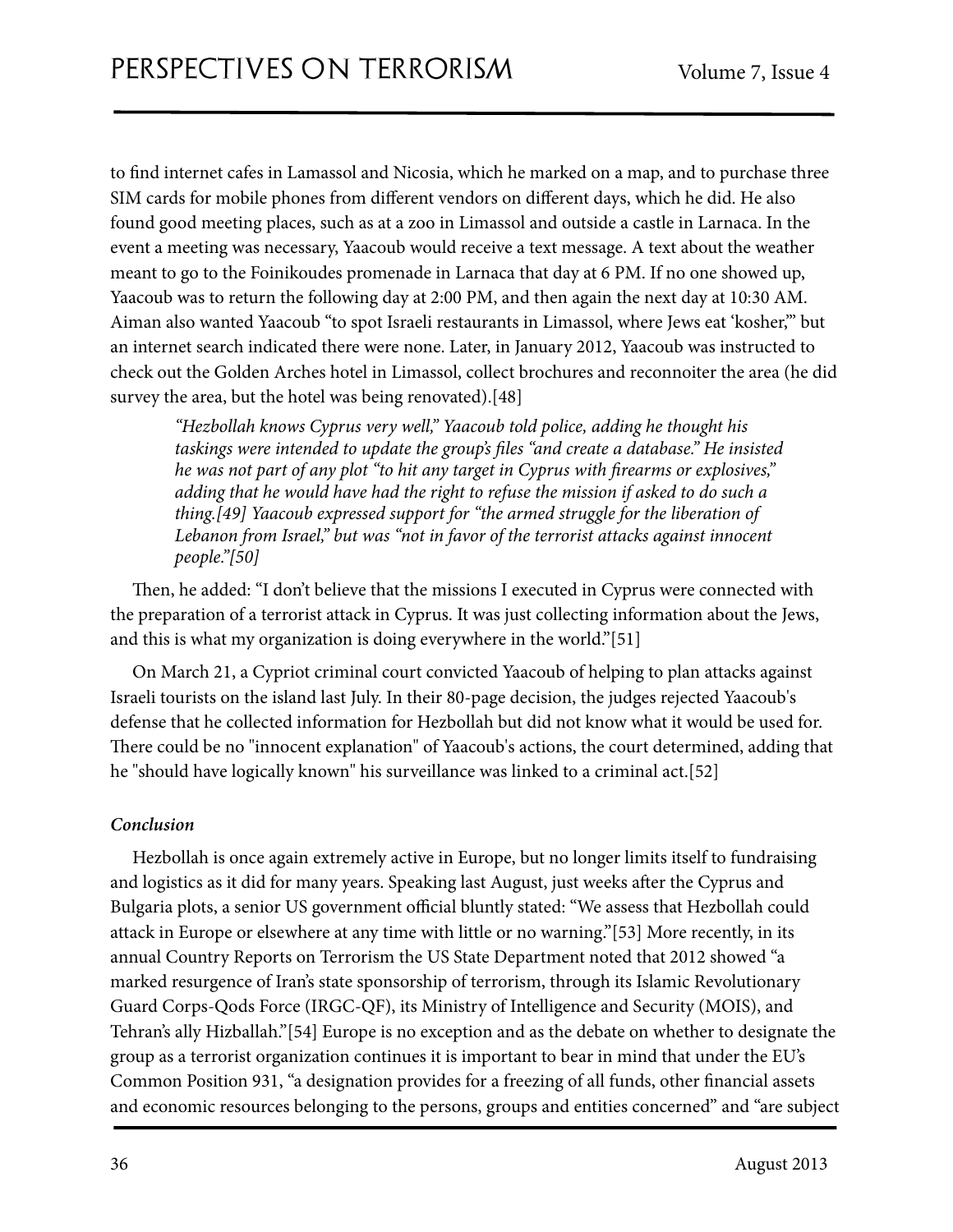to enhanced measures relating to police and judicial cooperation in criminal matters."[55] Given Hezbollah's extensive criminal network, it is clear that such a designation would be a powerful policy prescription, and until the EU takes such a step Hezbollah's criminal and terrorist activities will remain at high levels.

#### *About the Author:*

**Matthew Levitt** *is a senior fellow and director of e Washington Institute's Stein Program on*  Counterterrorism and Intelligence. This article draws material from Levitt's forthcoming book, *Hezbollah: The Global Footprint of Lebanon's Party of God (Georgetown University Press, 2013). The author wishes to thank research assistant Jonathan Prohov for his contribution to this article.*

#### *Notes*

[1] Benjamin Weinthal, "German Mosque groups raising funds for Hezbollah," *Jerusalem Post,* June 23, 2013, [http://www.jpost.com/Middle-East/](http://www.jpost.com/Middle-East/German-mosque-groups-raising-funds-for-Hezbollah-317500) [German-mosque-groups-raising-funds-for-Hezbollah-317500](http://www.jpost.com/Middle-East/German-mosque-groups-raising-funds-for-Hezbollah-317500)

[2] German government reports referenced in Argentina, Buenos Aries, Investigations Unit of the Office of the Attorney General. *O*ffi*ce of Criminal Investigations: AMIA Case.* Report by Marcelo Martinez Burgos and Alberto Nisman, October 25, 2006, p. 305.

[3] Ibid.

[4] Magnus Ranstorp, "Hizbollah's Command Leadership", p.309.

[5] German Government, Federal Office for the Protection of the Constitution, *Annual Report of the O*ffi*ce for the Protection of the Constitution 2005*, (*Bundesamt für Verfassungsschutz, BfV*) 2005, p. 166, 191.

[6] Agence France-Presse, "Lebanese Hezbollah Official Forced to Leave Germany," January 5, 2005.

[7] "German Interior Minister 'Worried' About Islamist Radicalization," *Bild* (Hamburg), July 24, 2006.

[8] Benjamin Weinthal, "German Mosque groups raising funds for Hezbollah," *Jerusalem Post,* June 23, 2013, [http://www.jpost.com/Middle-East/](http://www.jpost.com/Middle-East/German-mosque-groups-raising-funds-for-Hezbollah-317500) [German-mosque-groups-raising-funds-for-Hezbollah-317500](http://www.jpost.com/Middle-East/German-mosque-groups-raising-funds-for-Hezbollah-317500).

[9] Nicholas Kulish, "Hezbollah Courier Found Guilty in Plot to Attack Israeli Tourists in Cyprus," *New York Times*, March 12, 2013.

[10] Europol SOCTA 2013, "EU Serious and Organised Crime Threat Assessment," March 2013, p. 9, [https://www.europol.europa.eu/sites/default/](https://www.europol.europa.eu/sites/default/files/publications/socta2013_0.pdf) fi[les/publications/socta2013\\_0.pdf](https://www.europol.europa.eu/sites/default/files/publications/socta2013_0.pdf)

[11] "Hezbollah Will Profit from the Cocaine Trade in Europe," Der Spiegel, January 9, 2010.

[12] "Germans Trace Hezbollah Coke Smuggling Profits," The Local (Berlin), January 9, 2010.

[13] Admiral James Stavridis, "U.S. Southern Command 2009 Posture Statement," U.S. Southern Command, 2009, p. 15, [http://www.docstoc.com/](http://www.docstoc.com/docs/84880244/SOUTHCOMs-2009-Posture-Statement---United-States-Southern-Command) [docs/84880244/SOUTHCOMs-2009-Posture-Statement---United-States-Southern-Command;](http://www.docstoc.com/docs/84880244/SOUTHCOMs-2009-Posture-Statement---United-States-Southern-Command) See also Admiral James G. Stavridis, *Partnership for the Americas: Western Hemisphere Strategy and U.S. Southern Command*, (Washington DC: National Defense University Press, 2010), p. 11. [http://](http://www.ndu.edu/press/lib/pdf/books/stavridis.pdf) [www.ndu.edu/press/lib/pdf/books/stavridis.pdf](http://www.ndu.edu/press/lib/pdf/books/stavridis.pdf)

[14] Edith M. Lederer, "UN: W. Africa Cocaine Trade Generates US \$900M a Year," Associated Press, February 22, 2010.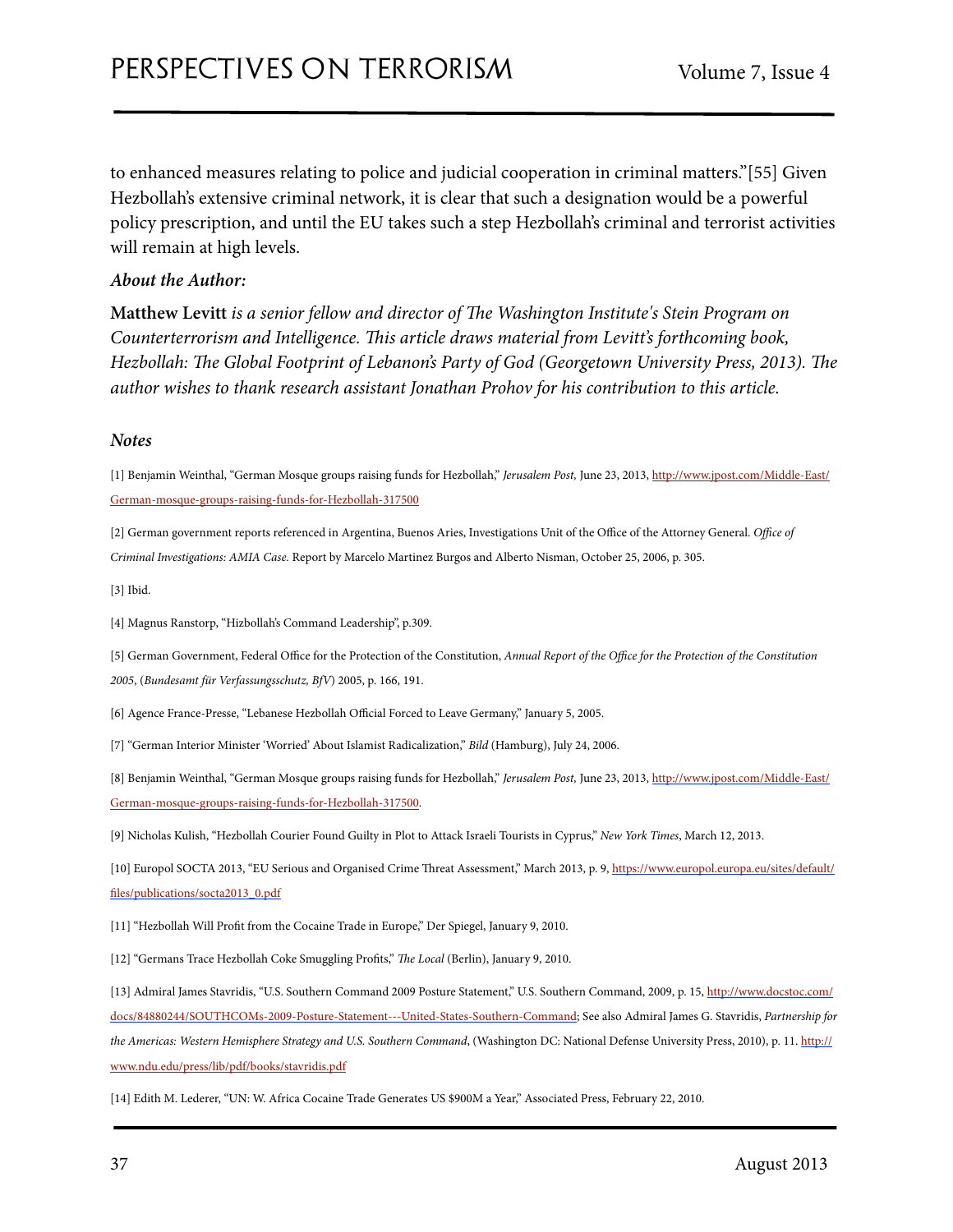[15] Finding that the Lebanese Canadian Bank SAL is a Financial Institution of Primary Money Laundering Concern," Financial Crimes Enforcement (FinCEN), Treasury Department, February 14, 2011. http://www.fi[ncen.gov/statutes\\_regs/patriot/pdf/LCBNoticeofFinding.pdf](http://www.fincen.gov/statutes_regs/patriot/pdf/LCBNoticeofFinding.pdf)

[16] AFP, "U.S. "nes 'Hezbollah' bank US \$102M for laundering," *Daily Star*, June 26, 2013, [http://www.dailystar.com.lb/News/Politics/2013/](http://www.dailystar.com.lb/News/Politics/2013/Jun-26/221621-us-fines-hezbollah-bank-102-mn-for-laundering.ashx) Jun-26/221621-us-fi[nes-hezbollah-bank-102-mn-for-laundering.ashx#axzz2XITndPiF](http://www.dailystar.com.lb/News/Politics/2013/Jun-26/221621-us-fines-hezbollah-bank-102-mn-for-laundering.ashx).

[17] *United States of America v. Ayman Joumaa,* Indictment, Crim. No. 1:11-CR-560, United States District Court, Eastern District of Virginia, November 23, 2011.

[18] Jo Becker, "Beirut Bank Seen as a Hub of Hezbollah's Financing," *New York Times*, December 13, 2011.

[19] Author interview with law enforcement officials, March 11, 2010.

[20] Author interview with law enforcement officials, Philadelphia, PA, March 11, 2010; for "Guardian" see, U.S. Department of Justice, Federal Bureau of Investigation, "Connecting the Dots: Using New FBI Technology," September 19, 2008.

[21] Author interview with law enforcement officials, Philadelphia, PA, March 11, 2010; United States Department of Justice, Press Release, "Arrests Made in Case Involving Conspiracy to Procure Weapons, Including Anti-Aircraft Missiles," November 23, 2009; United States of America v. Dani *Nemr Tarraf et al*, Indictment, Crim. No. 09-743 01, United States District Court, Eastern District of Pennsylvania, November 20, 2009.

[22] Author interview with law enforcement officials, Philadelphia, PA, March 11, 2010; *United States of America v. Sadek Mohamad Koumaiha et al*, Indictment, United States District Court, Eastern District of Pennsylvania, November 23, 2009.

[23] Author interview with law enforcement officials, Philadelphia, PA, March 11, 2010.

[24] Author interview with law enforcement officials, Philadelphia, PA, March 11, 2010; U.S. Department of Justice, "Conspiracy to Procure Weapons, Including Anti-Aircraft Missiles;" United States of America v. Dani Nemr Tarraf et al, Indictment and Criminal Complaint, Crim. No. 09-743-01, United States District Court, Eastern District of Pennsylvania, November 20, 2009.

[25] *United States of America v. Dani Nemr Tarraf et al*, Supplement to Government's Motion for Pretrial Detention, Crim. No. 09-743-01, United States District Court, Eastern District of Pennsylvania, December 3, 2009; for photo see trial exhibits.

[26] *United States of America v. Dani Nemr Tarraf et al,* Pretrial Detention Order.

[27] *United States of America v. Hassan Hodroj et al*, Affidavit Samuel Smemo, Jr.; Newall, "Road to Terrorism;" Author interview with law enforcement officials, March 11, 2010.

[28] *United States of America v. Hassan Hodroj et al*, Indictment; Newall, "Road to Terrorism;" Author interview with law enforcement officials, March 11, 2010; *United States of America v. Hassan Hodroj et al*, Affidavit Samuel Smemo, Jr.

[29] Author interview with law enforcement officials, March 11, 2010; *United States of America v. Hassan Hodroj et al*, Affidavit Samuel Smemo, Jr.; *United States of America v. Hassan Hodroj et al*, Indictment.

[30] *United States of America v. Hassan Hodroj et al*, Affidavit Samuel Smemo, Jr.

[31] *United States of America v. Hassan Hodroj et al*, Affidavit Samuel Smemo, Jr.; *United States of America v. Hassan Hodroj et al*, Indictment; Author interview with law enforcement officials, March 11, 2010.

[32] *United States of America v. Hassan Hodroj et al*, Indictment.

[33] *United States of America v. Hassan Hodroj et al*, Affidavit Samuel Smemo, Jr.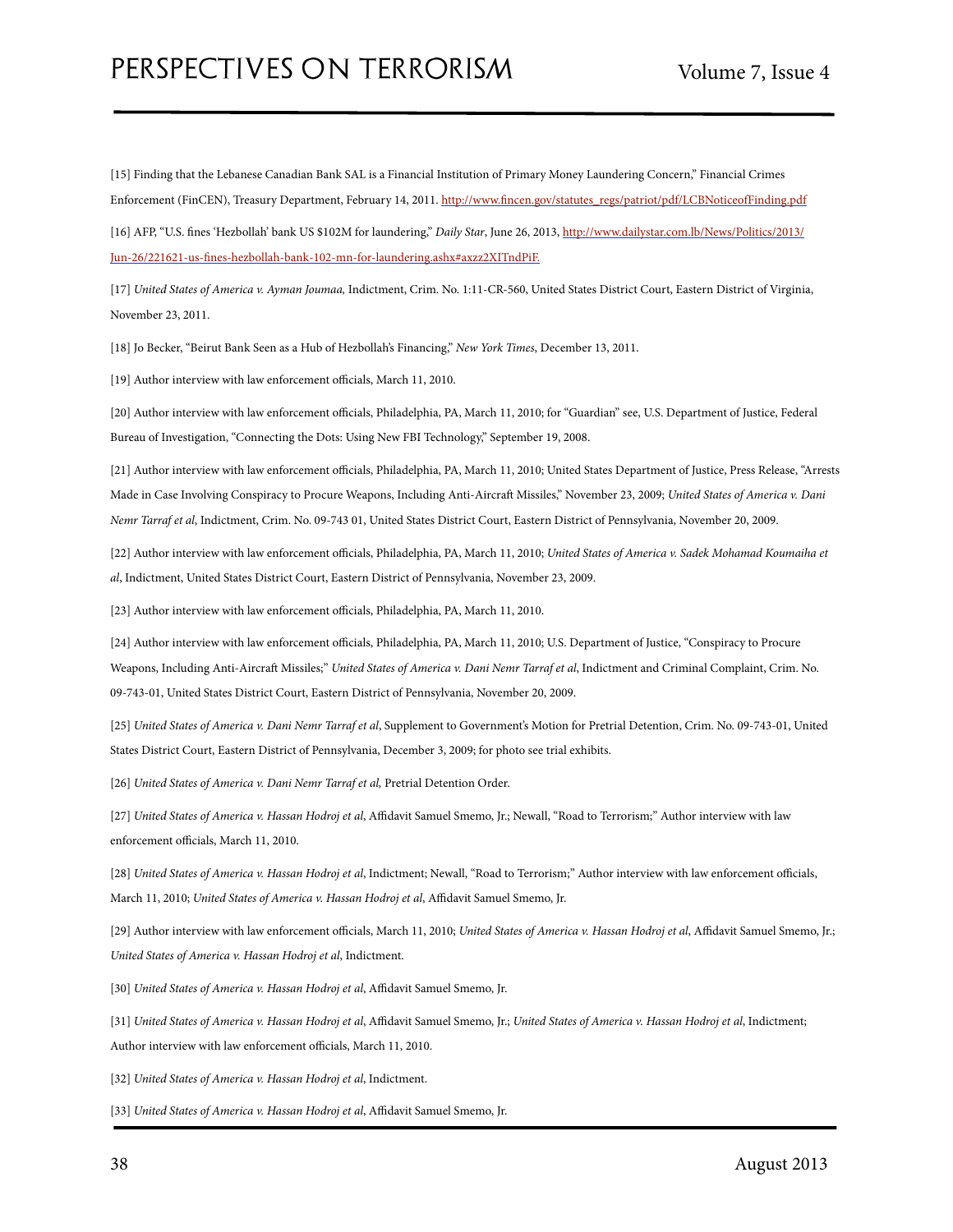[34] *United States of America v. Hassan Hodroj et al*, Indictment.

[35] *United States of America v. Hassan Hodroj et al*, Indictment; Author interview with law enforcement officials, March 11, 2010.

[36] Spencer Hsu, "Hezbollah Official Indicted on Weapons Charge," *Washington Post*, November 25, 2009; "Sayyid Nasrallah, Hamas Call for Resumption of Lebanese-Palestinian Dialogue," Al Manar TV, December 2, 1999, (supplied by BBC Worldwide Monitoring); Stewart Bell, "10 People Charged with Supporting Hezbollah," *National Post* (Canada), November 24, 2009; Author interview with law enforcement officials, March 11, 2010; *United States of America v. Hassan Hodroj et al*, Affidavit Samuel Smemo, Jr.

[37] *United States of America v. Hassan Hodroj et al*, Affidavit Samuel Smemo, Jr.

[38] Ibid.

[39] Mike Newall, "Ex-Camden County Resident Indicted in Alleged Terror Cell Held in Paragu" *Philadelphia Inquirer*, June 17, 2010.

[40] National Commission on Terrorist Attacks Upon the United States, *9/11 Commission Report*, released July 22, 2004. p. 240-1; *United States of America v. Mahmoud Youssef Kourani*, Indictment Crim. No. 03-81030, United States District Court, Eastern District of Michigan, Southern Division, November 19, 2003.

[41] *United States of America v. Sealed Matter*, Affidavit of FBI Agent Timothy T. Waters . Misc. No. 03-x-71722, United States District Court Eastern District Court, Easter District of Michigan, Southern Division, April 15, 2004.

[42] *USA v. Mahmoud Youssef Kourani*, Government's Written Proffer in Support of Detention Pending Trial, Crim. No. 03-81030, United States District Court, Eastern District of Michigan, Southern Division, January 20, 2004.

[43] *United States of America v. Riad Ska*ff*,* Government's Sentencing Memorandum, No. 07CR0041, United States District Court, Northern District of Illinois, Eastern Division, May 27, 2008;

[44] *USA v. Riad Ska*ff*,* Government's Sentencing Memorandum; *USA v. Riad Ska*ff, Affidavit of ICE Special Agent Matthew Dublin, January 29, 2007.

[45] *USA v. Riad Ska*ff, Affidavit of Colonel Kevin M. McDonnell, April 24, 2008.

[46] Depositions of Hossam Taleb Yaacoub (some spelled Yaakoub), Criminal Number ∑/860/12, File Page 110, by interviewing police officer Sergeant Michael Costas. Depositions taken on, July 14, 2012.

[47] Ibid.

[48] Depositions of Hossam Taleb Yaacoub (some spelled Yaakoub), Criminal Number ∑/860/12, File Page 134, by interviewing police officer Sergeant Michael Costas. Depositions taken on, July 16, 2012.

[49] Ibid.

[50] Depositions of Hossam Taleb Yaacoub (some spelled Yaakoub), Criminal Number ∑/860/12, File Page 187, by interviewing police officer Sergeant Michael Costas. Depositions taken on, July 22, 2012.

[51] Ibid.

[52] Menelaos Hadjicostis, "Cyprus court convicts Hezbollah Member," Associated Press, March 21, 2013, [http://bigstory.ap.org/article/cyprus](http://bigstory.ap.org/article/cyprus-court-convicts-hezbollah-member)[court-convicts-hezbollah-member](http://bigstory.ap.org/article/cyprus-court-convicts-hezbollah-member).